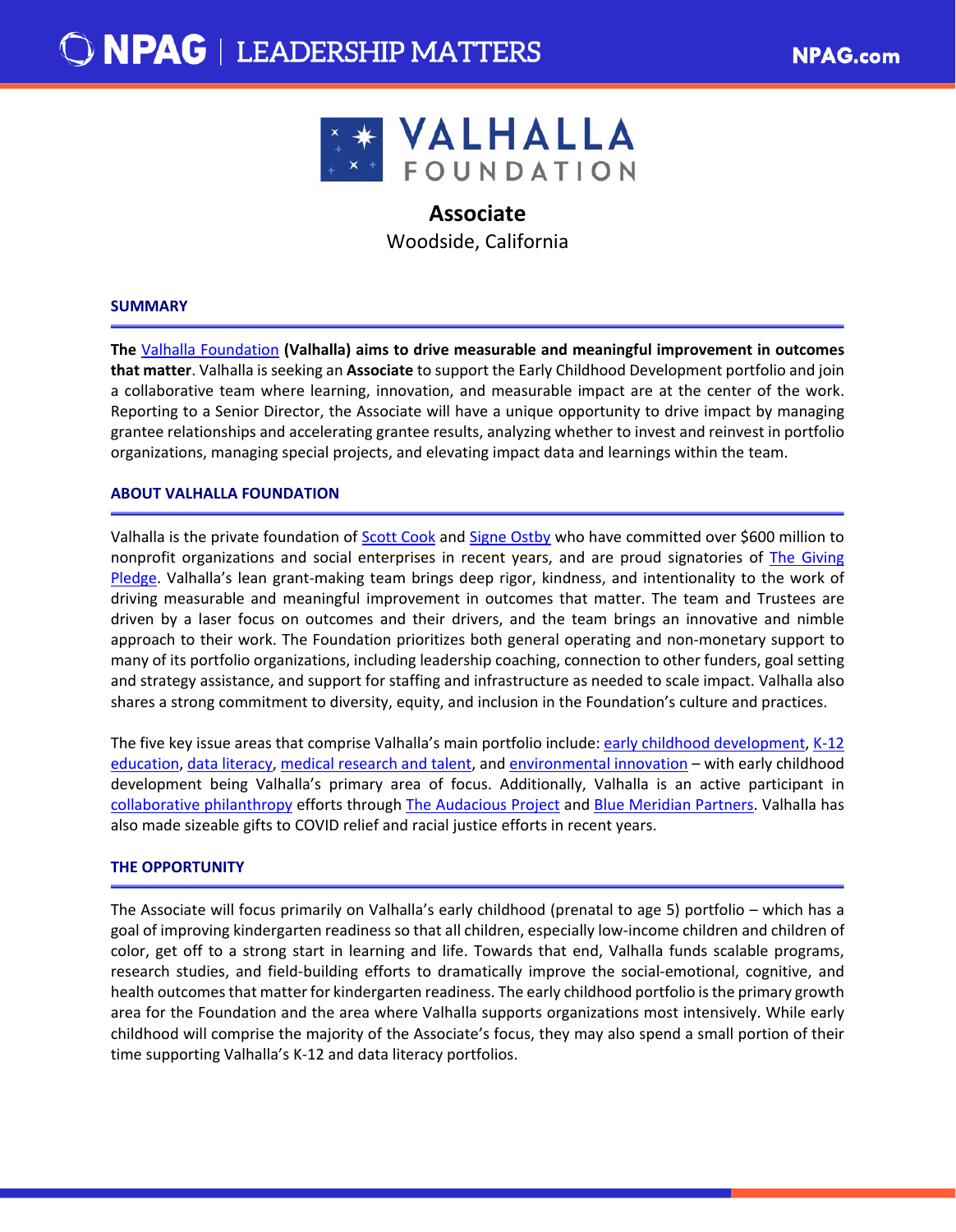Through active inquiry, strong analytical skills and a learning posture, the Associate will add value to the early childhood development portfolio and additional projects (as needed) in the following ways:

**Grantee Diligence, Performance Measurement, and Learning**: The Associate will work with Senior Directors in vetting organizations for investment and reinvestment, in managing relationships with select early childhood grantees, and in working to accelerate the results of those grantees. Specific activities may include reviewing grant reports; collecting and analyzing grantee reach, impact, and financial data; assessing and documenting grantee performance; and finding ways to help grantees 'beyond the dollar'. Over time, there is the potential to develop into a trusted advisor to grantee leaders and to own relationships more independently. The Associate will also gather learnings from grantees and then derive key insights and implications for grantees and for the portfolio overall.

**Project Management**: The Associate will manage and coordinate cross-team and cross-portfolio projects, as well as find ways to improve relevant processes and team functioning. These projects might include aspects of our annual and quarterly portfolio reviews or delivery of our non-monetary supports. These efforts will sometimes involve working and coordinating effectively with a dedicated team of external consultants from [The Bridgespan Group.](https://www.bridgespan.org/)

**Research and Data Collection, Analysis, and Synthesis**: The Associate will stay up-to-date on research, findings, and trends from the early childhood field as well as synthesize and share the information with the team.

# **CANDIDATE PROFILE**

Strong candidates will have robust research and analytical skills and be a detail-oriented, self-starter that also enjoys working collaboratively. They will be deeply interested in meaningfully improving outcomes for kindergarten readiness through scalable solutions, research, and field-building efforts. Experience in early childhood desired but not required. Successful candidates will possess the following professional and personal abilities, attributes, and experiences:

#### **Research and Analytical Skills**

- Minimum 4 years of demonstrated experience analyzing data and research synthesizing insights and elevating important learnings.
- Previous experience applying critical and strategic thinking into practice by identifying opportunities for action and/or the most important questions for further exploration.
- Ability to effectively create and manage data-focused reports and Excel spreadsheets.
- Familiarity with research process and design, best practices, and metrics in early childhood development or an adjacent, relevant field.

#### **Project Management Skills and Attention to Detail**

- Ability to meet and balance multiple deadlines, deliverables, and project objectives simultaneously, effectively, and independently.
- Strong detail orientation.